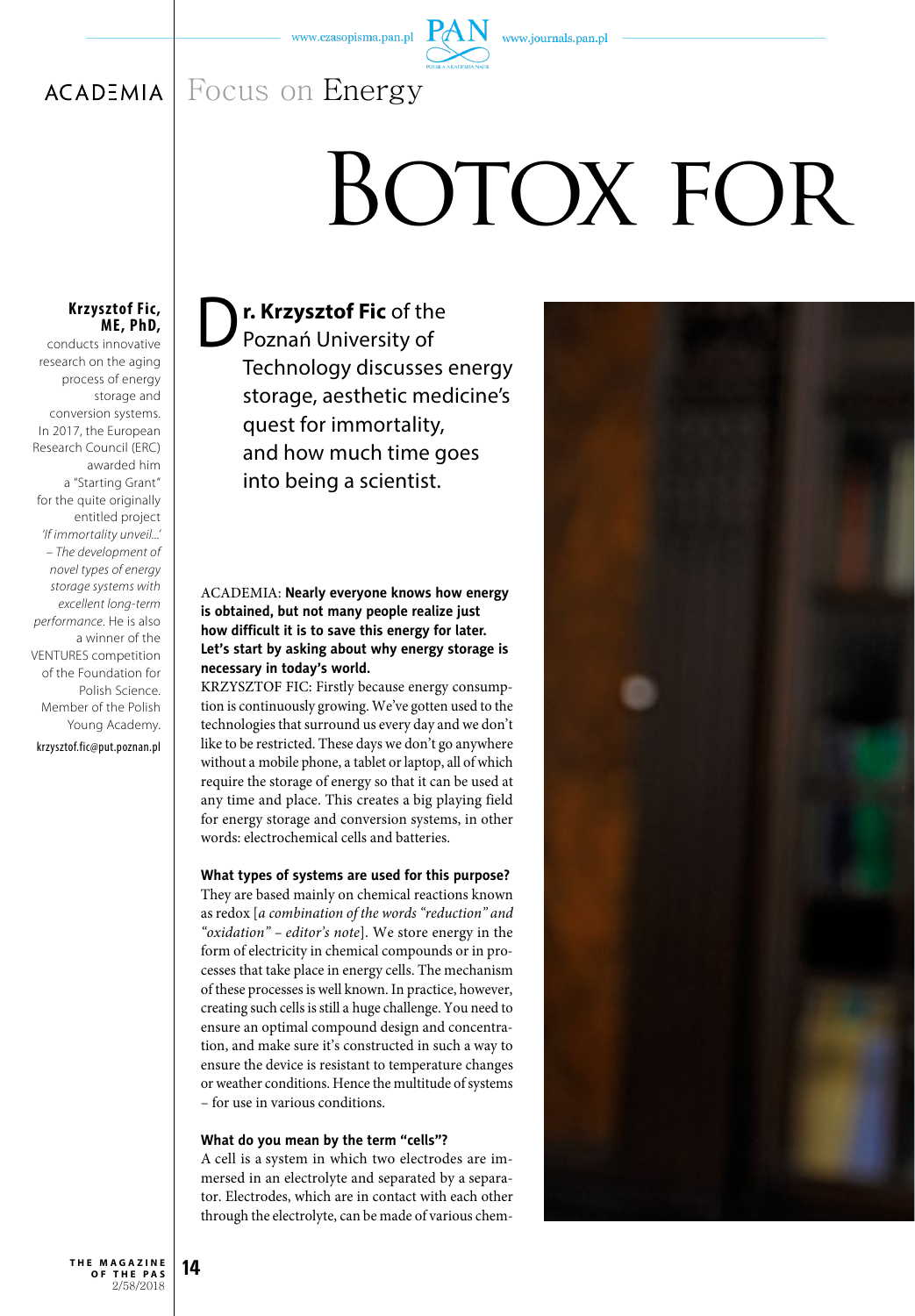

DR. KRZYSZTOF FIC

# BATTERIES



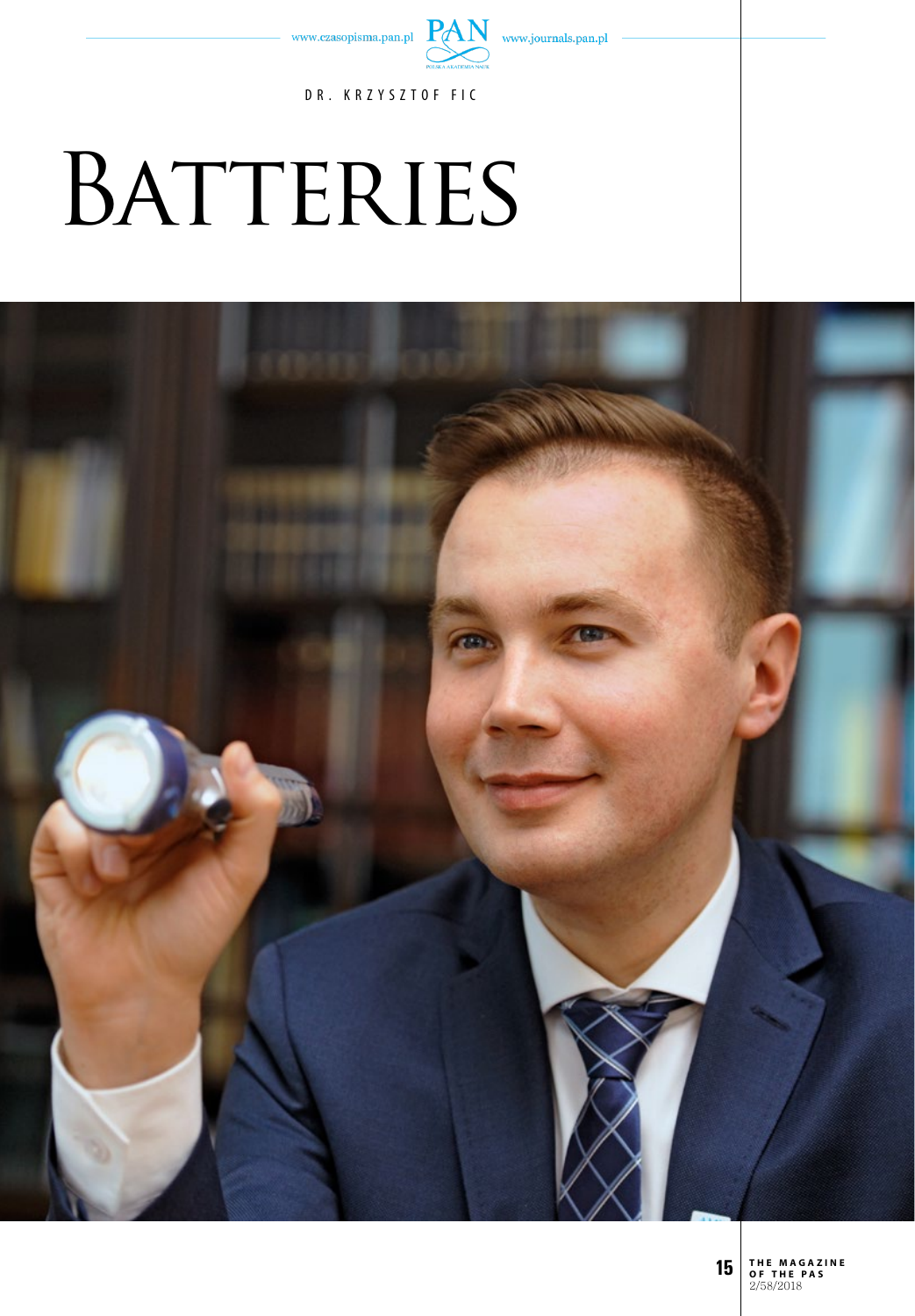

# Focus on Energy**ACADEMIA**

ical compounds that are able to store energy in their chemical form. Electrochemical capacitors provide another way. They involve a slightly different method of energy storage, based on the principle of electrostatic attraction and repulsion. This is exactly the same process that causes static on our clothes. In electrochemical capacitors electrodes are made of materials with a well-developed surface, most often active carbons. They have a surface area of 1000-2000  $m<sup>2</sup>$ per gram of carbon. By comparison, a small football field has a surface area of about 900 m<sup>2</sup>. An electric double-layer is formed on this surface with the polarized electrode negatively attracting the positively charged ions, while the other electrode attracts opposite charges. Electrochemical capacitors store the energy at this interface.

#### **We were intrigued by the title of your ERC grant: "If immortality unveil... ", a line taken from an Emily Dickinson poem. Here does it refer to the immortality of energy cells?**

After ten years of working in my field, I realized that while science is moving forward, we have nearly exhausted our methods for accumulating energy. At

We have nearly exhausted our ways of accumulating energy. At some point we will hit a wall, running out of storage methods.

some point we will hit a wall, running out of storage methods. Even if we choose optimal electrodes for the capacitors or cells, we still have a problem of these cells aging. A battery can be recharged about 1000-1200 times, after which it must be replaced. I decided that what is most important at this point is to identify the mechanism that is responsible for the deterioration of the cell quality. The key right now is not to develop new materials, but to answer the question why those we already have and which are very good are getting old. It's the same as with humans. Today we know why people die and where the aging process stems from, but we still don't have the medication to stop it. We do, however, have aesthetic medicine. I am trying to answer the question why electrochemical cells and capacitors age. Once I have the answer, I can design a process that will block these mechanisms. Just like Botox. Such a boost will allow us to use the cells for longer.

#### **That's a major issue and a massive undertaking. Are you addressing it yourself or with a team?**

I won't attempt to be original, instead I will quote a wise saying that I heard somewhere in America: *If you want to go fast, go it alone. If you want to go far, go together*. Indeed, you can do certain things yourself, but with the current state of knowledge that work would be very superficial. I am an electrochemist myself, and I think it's great that we are able to create a team that brings together various skills, abilities and interests. In my opinion, the key to this project's success lies in collaboration. I certainly would not be able to do this on my own. This is why I am taking my time to create a research team and establish cooperation. Mainly international, because this is not a well-developed area in Poland.

#### **Will the research team be located in one place, or are there plans for remote work and occasional meetings?**

This project was developed at the Poznań University of Technology. This is where I have my laboratory, where the main research takes place, and where I hire my team members. However, some of our partners from various regions of the world work from their respective locations. We compare results, exchange ideas and people. This allows some of us to work in different labs for a month or two, observe processes we don't work on here since we specialize in different fields. Others can also come visit us, see what our work looks like. The part of the project that requires collaboration, such as checking new materials, takes place in our partner labs, which we visit.

At the moment we are working closely with a French lab in Mulhouse, where they have vast knowledge when it comes to material chemistry. We also work closely with Switzerland and are in the process of establishing cooperation with Japan and, of course, with America, the leaders in the fields of science and infrastructure. You can't overestimate the scientific atmosphere at some American universities where you can meet all kinds of famous scientists and talk to them over coffee. This can often lead to interesting discussions and ideas.

# **You are responsible for executing the project. The science part is one thing, but how do you deal with the managerial and administrative aspects?**

I think that the main obstacle is the paperwork. In Europe, receiving such a grant is a positive thing, while in Poland on the one hand you're pleased to receive a grant, as it's quite an accomplishment, but on the other, everyone seems to be afraid of it. This is a huge grant and it carries with it a lot of responsibility. It's difficult administratively in the sense that we do not have procedures in place that would allow us to act quickly and decisively. Though when it comes to the

**16 t h e m a g a z i n e o f t h e p a s** 2/58/2018